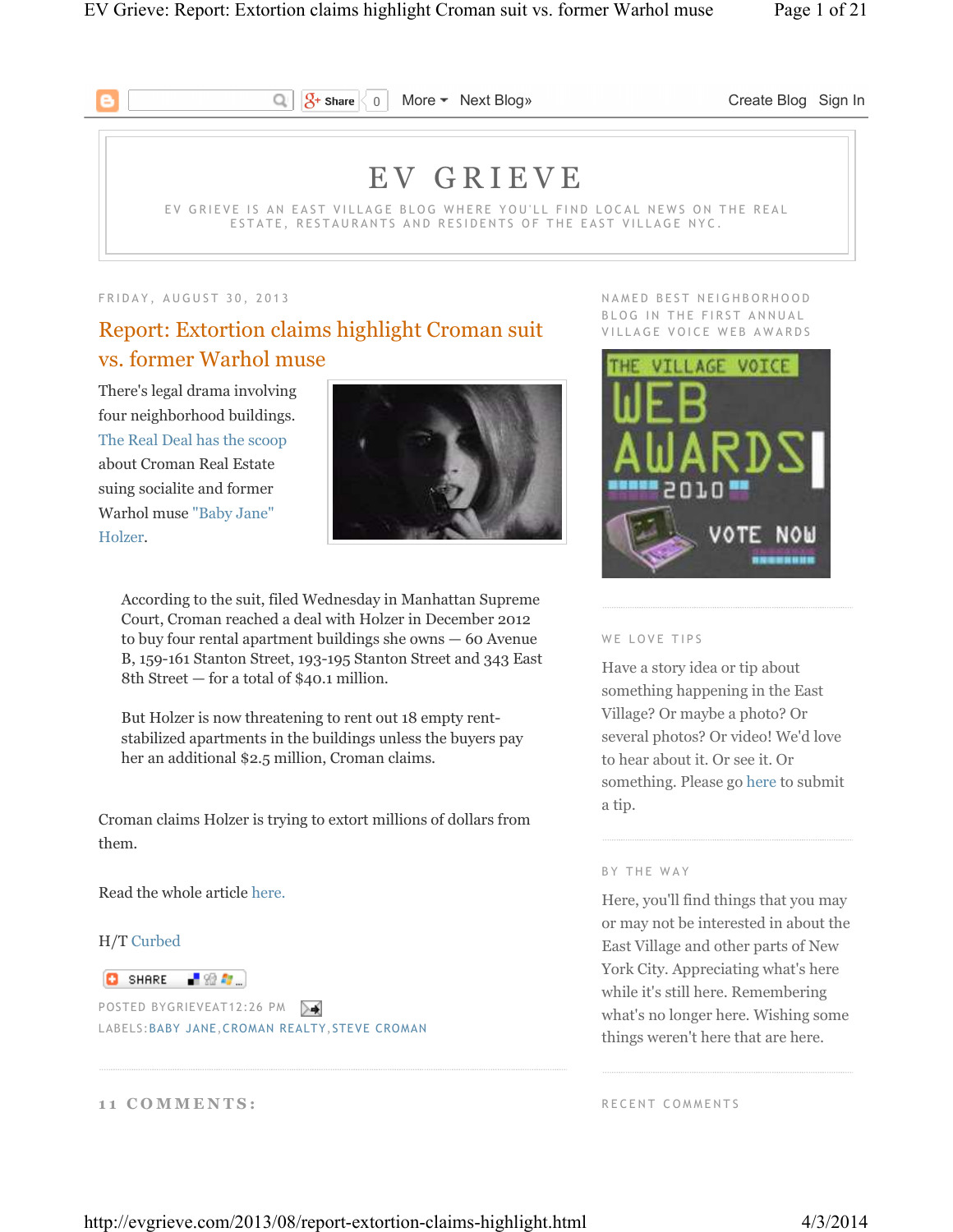## nygrump said...

Holzer thus values the rent stabilized at !38K each - I'll remember that if my landlord wants to buy me out.

## AUGUST 30, 2013 AT 12:33 PM

## Anonymous said...

Baby Jane Holzer. Daughter and wife of real estate moguls. Where's the Scwhimmeresque graffiti now?

(Please don't write any; as much as I do not like socialites living in rent controlled apartments, people should be left alone. Just pointing out how ridiculous people are when someone is "cool"/"uncool")

## AUGUST 30, 2013 AT 1:47 PM

#### Anonymous said...

Excuse me, I misspoke. Baby Jane lives in a \$16 mil townhouse while she plays a shell game with rent stabilization.

## AUGUST 30, 2013 AT 2:06 PM

## Anonymous said...

She should pay up as agreed and not endanger the homes of anyone else. People really do suck.

## AUGUST 30, 2013 AT 2:10 PM

Anonymous said...

Didn't take long for the Steve Croman shills to turn up!

Croman has tossed many longtime East Village residents and businesses. You may blame him or the Odessa Cafe's 100% rent hike.

From the Village Voice:

When the Voice last visited Steve Croman, the thirtysomething landlord was busy haranguing longtime Little Italy tenants out of their apartments and replacing them with high-paying, quick-turnover renters. Croman's tactics, including badgering phone calls, endless lawsuits, and John Kobeck commented on A Quick Step Back Into Early 1990s East: *I remember the All-Craft Center on St Marks. Watching the comings and goings from my perch across…*

Anonymous commented on Boardwalk Empire Returns To Familiar: *I walked by a couple of hours ago and saw all of the extras in their cool suits with their hair…*

Patrick10009 commented on Alphabet Cafe Is Closed For Renovations: *For whatever it's worth, I'm in there quite often. One day a couple of weeks ago I saw the…*

Scooby commented on Zoltar Continues To See Graffiti In: *Damn - I JUST left town and now I see this... Somone please get some plastic polish and remove…*

Anonymous commented on Concern Over Proposed Sidewalk Cafe For: *Speaking of google (snoops) maps, take a virtual stroll through the EV and see how much has changed…*

Anonymous commented on Concern Over Proposed Sidewalk Cafe For: *@annon 9:50 amIt's okay to point out someone's mistake but to be condescending about it is…*

Anonymous commented on Concern Over Proposed Sidewalk Cafe For: *Why would a consistently empty restaurant want to add even more chairs that will never see asses?*

Anonymous commented on Concern Over Proposed Sidewalk Cafe For: *@2:10 PM Says the guy who works the front desk.*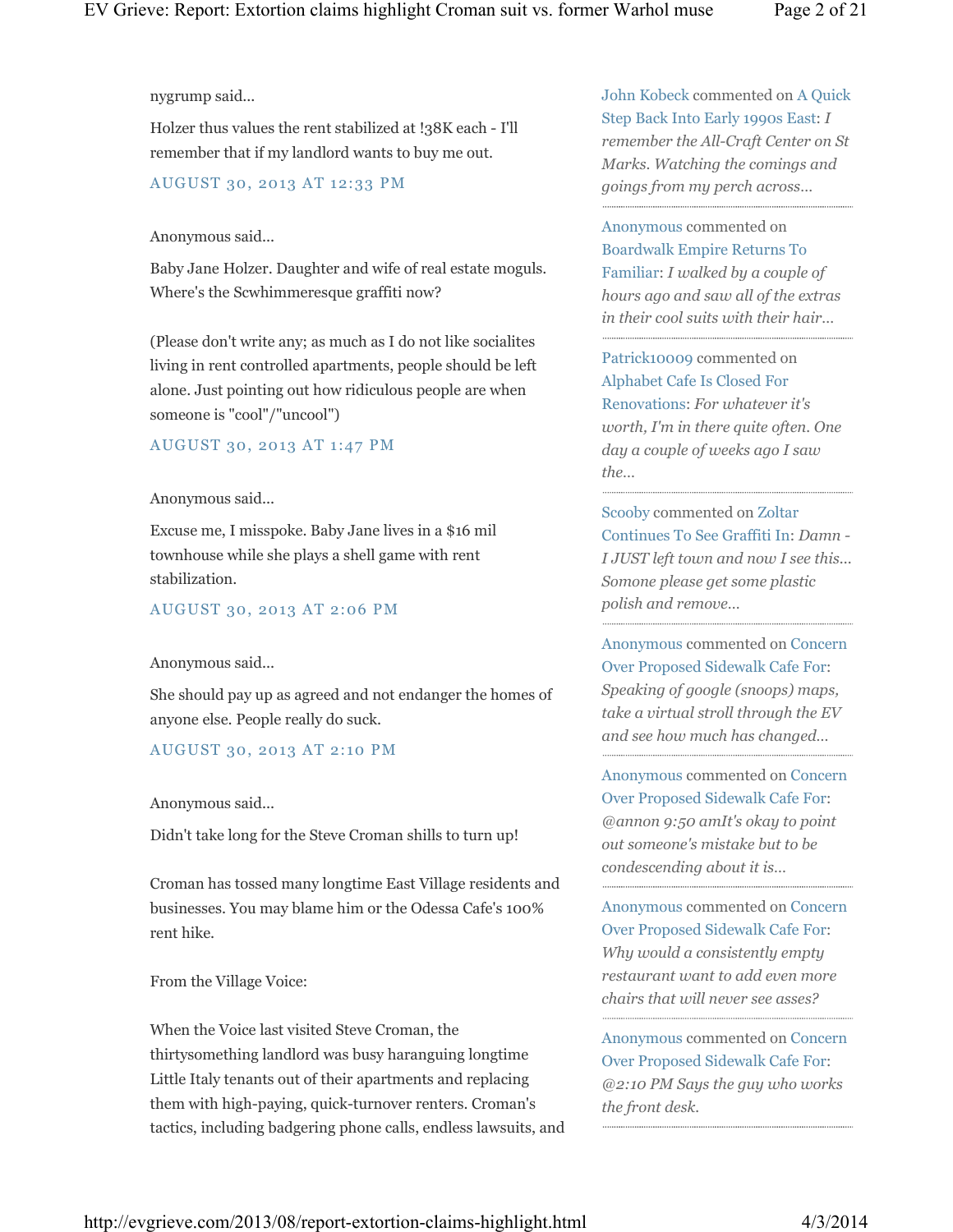leaning on already hard-pressed tenants, like a Chinese immigrant who had earned her rent deposit by collecting cans, won him a spot on the Voice's 1998 10 Worst Landlords list.

## AUGUST 30, 2013 AT 2:20 PM

## Anonymous said...

## Croman... AGH!!!!!!

I personally have spent lots of money from my retirement and credit cards to battle against Croman and his law firm, Rose & Rose, on countless bogus issues pressed on an elderly parent. I think he is one of the biggest influencers on why the East Village is what it is now....

## AUGUST 30, 2013 AT 2:26 PM

## Anonymous said...

You think I'ma Croman shill, 2:20? (this is anon 1:47 and 2:06).

Please don't ban me from saying this Grieve, but ... eff you, 2:20. Go on defending some rich socialite playing games with other rich assholes from the safety of her UES manse. But please explain to me how being some allegedly cool Warhol muse (there are only about 100 Warhol "muses," by the way, big effing distinctive whoop) makes it OK to abuse the system that I and other middle- and working-class people currently rent under.

Croman sucks. So does Holzer. And so do you.

## AUGUST 30, 2013 AT 2:38 PM

## Anonymous said...

No pity party for either I'm afraid to exceedingly greed people peeing on each other with lawyers winner in end Lawyers surprise surprise...

## AUGUST 30, 2013 AT 2:44 PM

## Anonymous said...

She's warehousing 18 RS apartments in order to extort money and he's suing to keep her from renting them. Where are the



#### F A C E B O O K B A D G E



Create Your Badge



NEITHER MORE NOR LESS (2006-2 0 1 1 )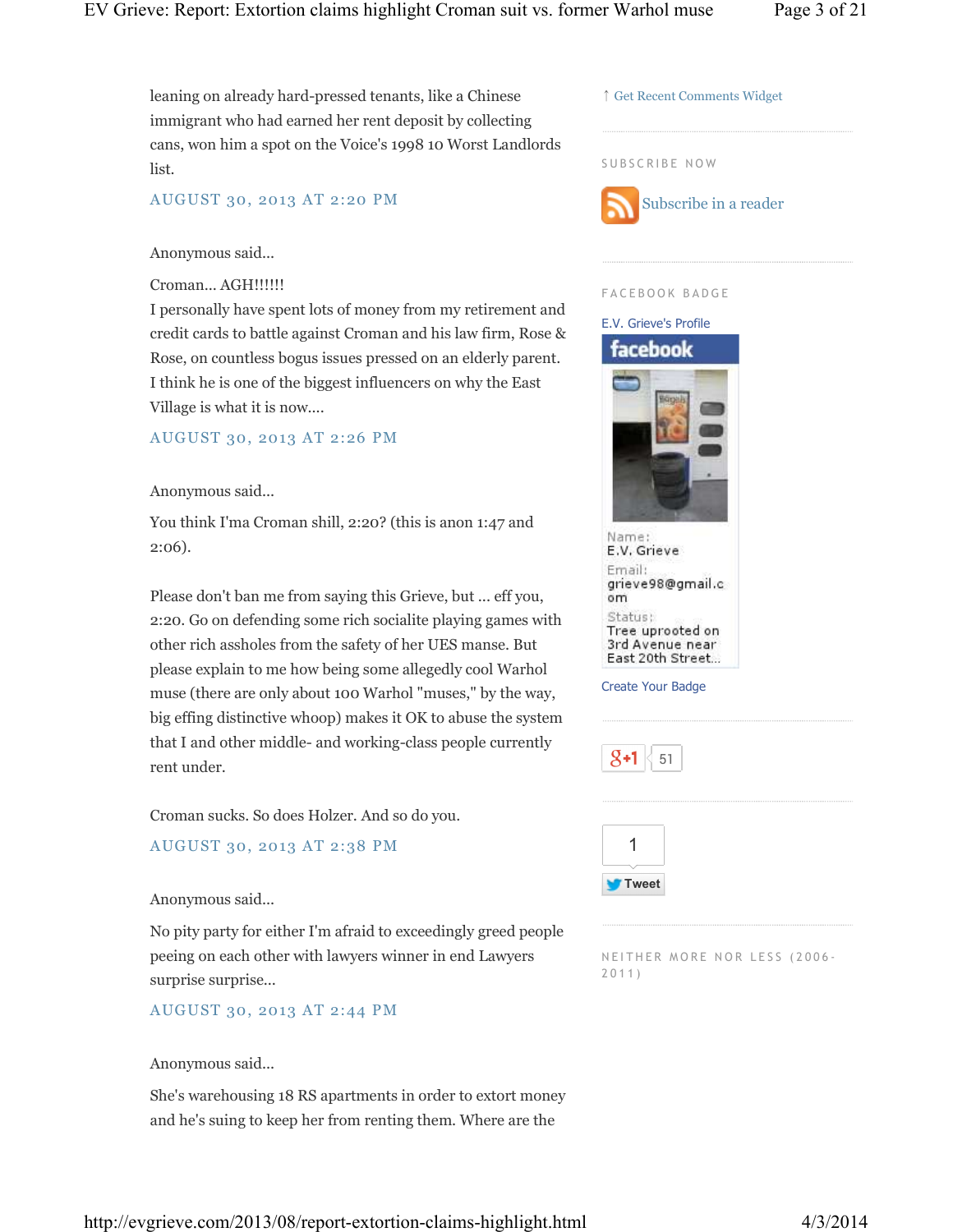DHCR and the local politicians in all of this?

He'll eventually get what he wants and no one will question it when those 18 apartments return as \$3500 a month rentals with no mention of rent stabilization. Meanwhile, the present tenants should prepare for a rocky ride.

Croman evicted everyone from a 23 unit building claiming owner occupancy, never moved in, and is demolishing the building for a new one with high end retail and rentals.

## SEPTEMBER 2, 2013 AT 1:33 PM

## Anonymous said...

Our city goverment is completely corrupt. The whole east village is on fire. That does not happen without a lot of money and a plan. From city council, community boards, housing orgs you should be seriously wondering what is stopping then from protecting their historic community and its affordability.

Muscling out all these vulnerable people just because you need to be richer is disgusting.

The rich are just harvesting the poor wholesale here before our very eyes, making them homeless to flip their housing. And what is being done about this behavior? What? Its disgusting.

This game of leveraging away affordable units from the vulnerable to make fat profit margins for the rich is pathetic. They are canabals.

What is going on with the laws and government that is allowing this corruption?

SEPTEMBER 3, 2013 AT 12:35 AM

#### Anonymous said...

I hear you loud and clear, 12:35AM. It's a cluster f\*ck! SEPTEMBER 4, 2013 AT 6:19 PM

Post a Comment



#### SITES OF NOTE

Jeremiah's Vanishing New York The Grumbler Neither More Nor Less Nadie Se Conoce Flaming Pablum The Vanishing City Save the Lower East Side Mosaic Man Trail Runnin' Scared/Village Voice EV Heave New York Shitty City Room New York Observer/Real Estate **STUPEFACTION** BoweryBoogie Jefferson Siegel NEW YORK IN THE 1990's PHOTO ARCHIVE Nonetheless (former Esquared) The East Village History Project The Lo-Down GammaBlog East Village Radio Gog in NYC Tripping With Marty Marty After Dark Occupy East 4th Street Escape Stuy Town jdx NoHo News Steven Hirsch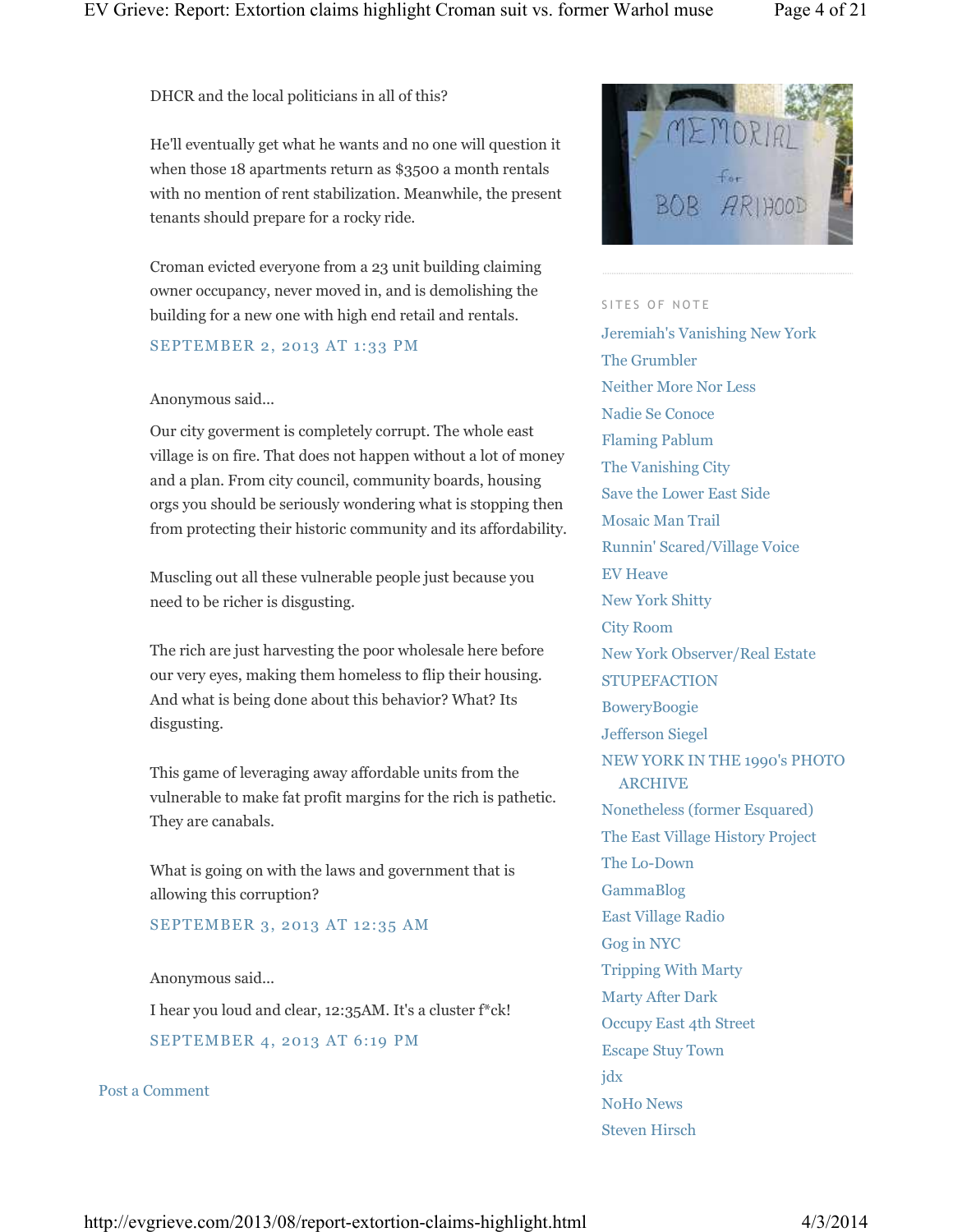**LINKS TO THIS POST** 

Subscribe to:Post Comments (Atom)

Create a Link

Newer Post **CONFIDENTIAL EXECUTE:** Home **CONFIDENT** Older Post

Home



**Crustypunks** Off The Grid/GVSHP James Maher Photography EV Transitions NY Through the Lens The Space at Tompkins NearSay East Village NYC the Blog NabeWise East Village Podcasts The Bowery Boys Twerking Hard in the East Village Not for Tourists Hotel Chelsea Blog Ephemeral New York NewYorkology Save St. Brigid's This Ain't the Summer of Love Metroblogging NYC Bank the Nine The Shadow The Villager Curbed Eater The Real Deal Gothamist Eugene Merinov Photography Lost City Forgotten New York Blah Blog Blah Daily Session HUNTER-GATHERER Greenwich Village Daily Photo Fading Ad Blog Kinetic Carnival (Coney Island) Wonderful and Delicious Blog About Town NYC Taxi Photo Queens Crap East of Bowery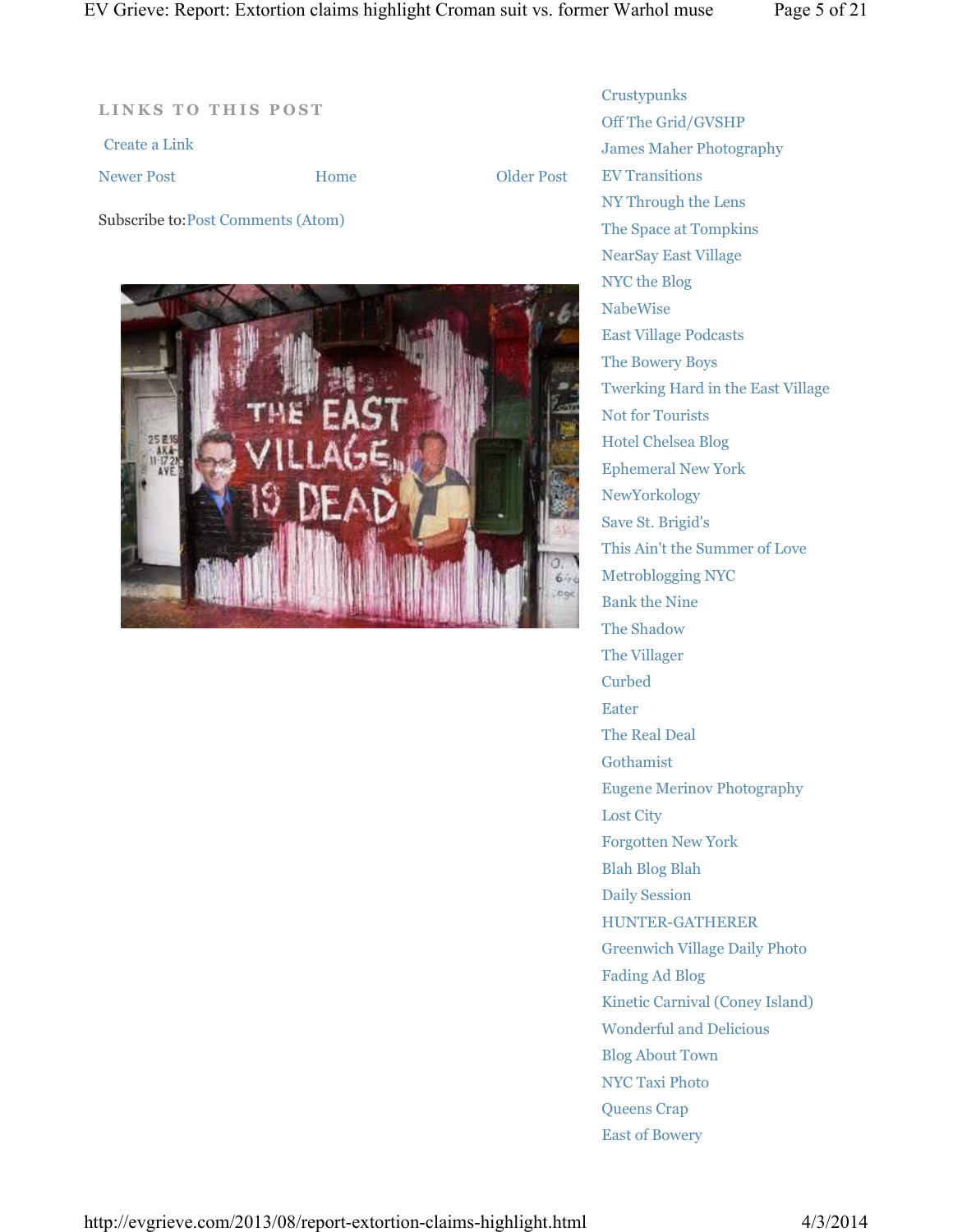Scouting New York Slavs of New York Street Level Nathan Kensinger Photography Fine Blog Slum Goddess LITTLE STORIES AND MAYBE POEMS FROM NOW AND THEN Washington Square Park Patell and Waterman's History of New York Idealist in NYC Daily Intel Grub Street With Leftovers Melanie Melanie 2 Food Bank For New York City Gotham Lost and Found John Penley photo blog Roosevelt Islander Bowery Alliance of Neighbors East Village Eats Joonbug/Cultivated

## B L O G A R C H I V E

- $\blacktriangleright$  2014 (662)
- ▼ 2013 (3189)
	- $\blacktriangleright$  December(253)
	- ► November(223)
	- $\blacktriangleright$  October(258)
	- $\blacktriangleright$  September(211)
	- $\nabla$  August(247) Step right up....

Minor Threat at CBGB 1982

Street fair! Street fair! Street fair!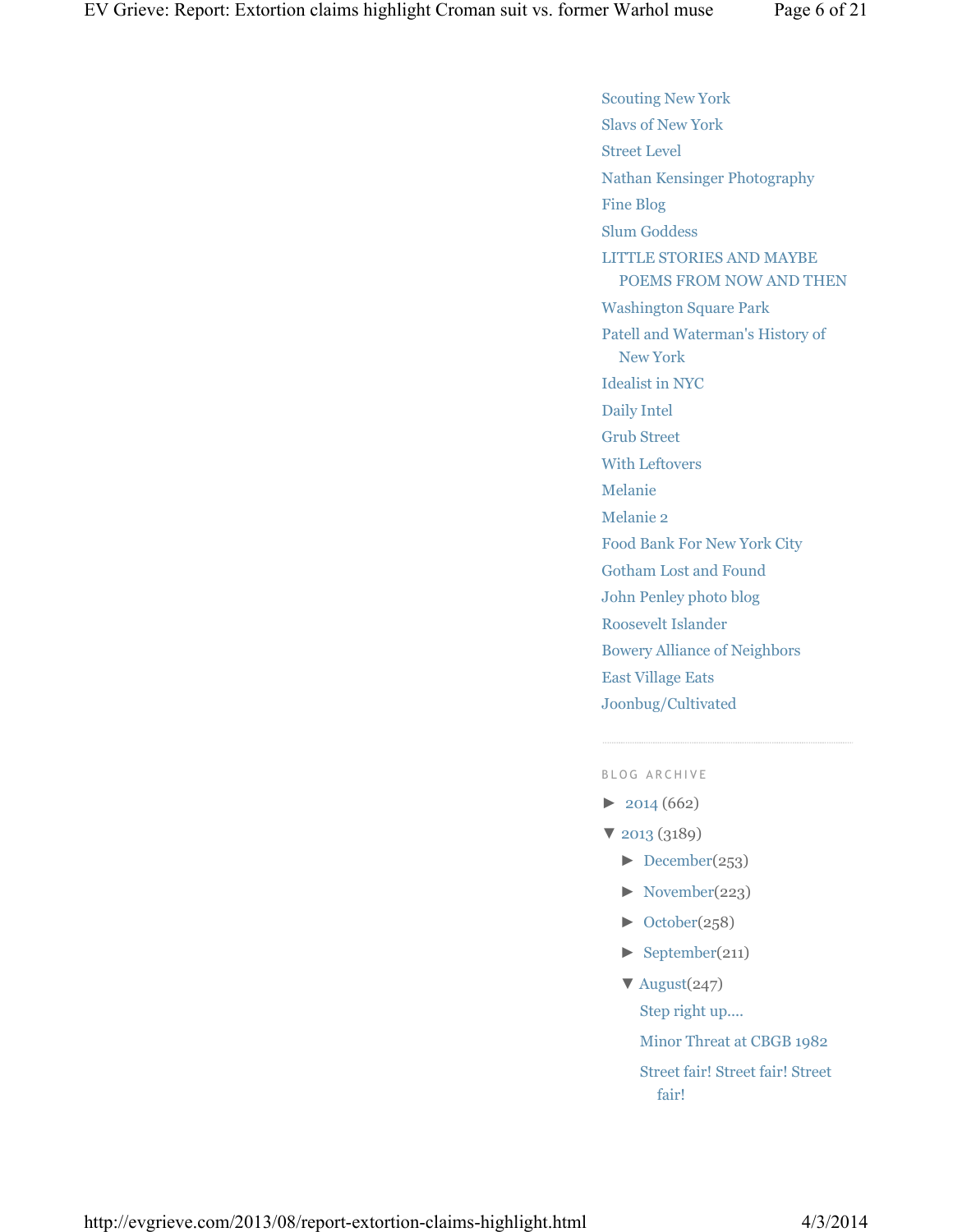Last call for the Odessa Cafe and Bar tonight

## Imagine a sunny holiday

Report: Extortion claims highlight Croman suit vs....

Troubling talk about 128 Second Ave, and the long-...

The street-smart style of Serendipity in Tompkins ...

There was something about Mary

Noted

New business now open on Second Avenue

Also making headlines, David Schwimmer

Hey! There's a free surprise screening of 'Easy Ri...

Breaking (yes): Glass truck accident on 10th and B...

EV Grieve Etc.: Mourning Edition

Davey's Ice Cream set for Sept. 13 grand opening o...

Amor Bakery will not reopen on Avenue B

Another mysterious bike rack removal at Astor Plac...

Luxury home at 238 E. 4th St. continues to sort of...

Just in case a precast concrete plank gets loose

Chess set

EV Grieve Etc.: Mourning Edition

The photography of Michael Sean Edwards at 9th Str...

Out and About in the East Village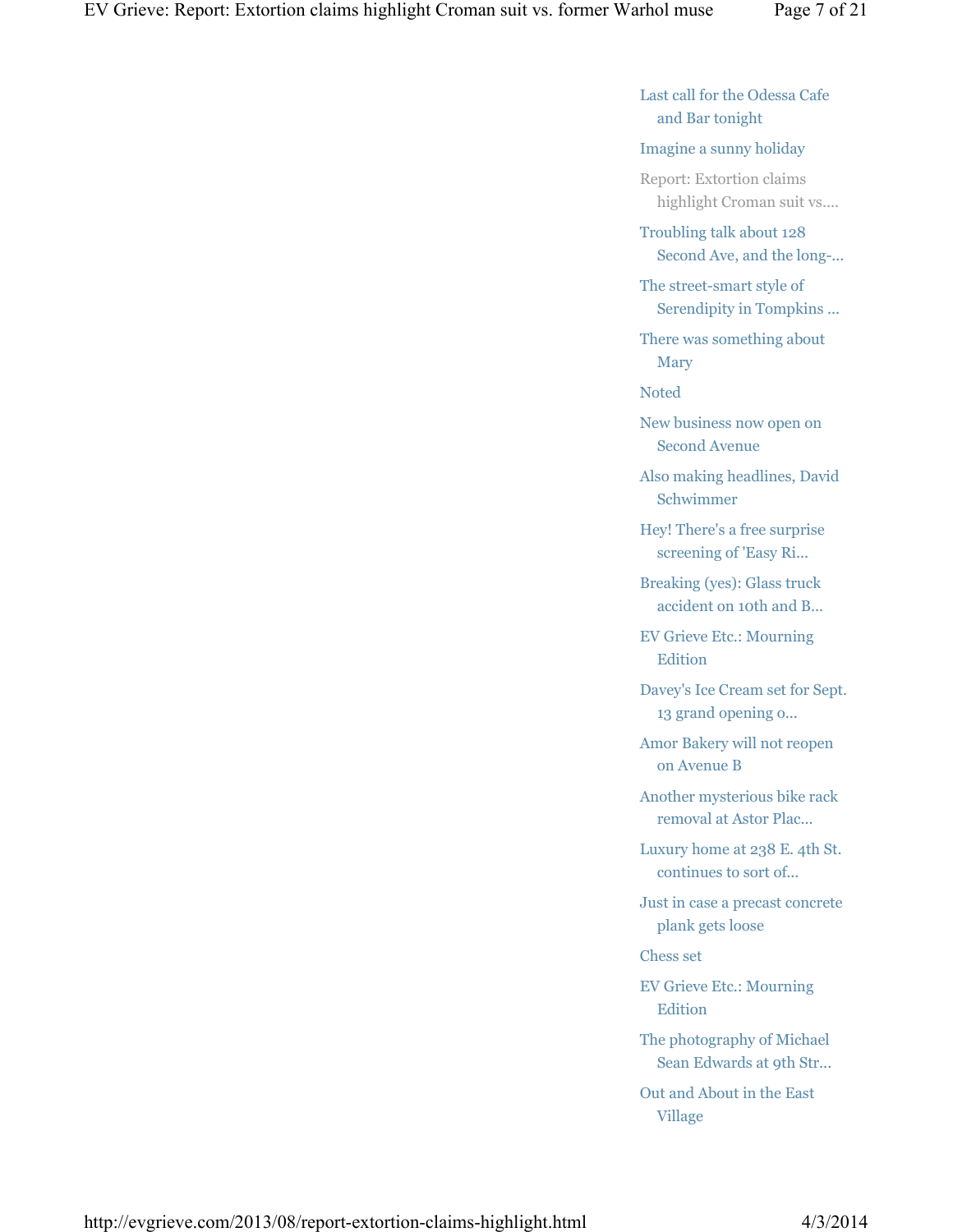| <b>POSTS</b>      |  |
|-------------------|--|
| <b>N</b> COMMENTS |  |

SUBSCRIBE TO

## Noted

Mary Help of Rubble

Google dragged into dog peetree spat on East Four...

Thank you and good night

EV Grieve Etc.: Mourning Edition

A new reminder not to feed the pigeons in Tompkins...

Tonight marks the last of the sidewalk rosary vigi...

The Jefferson shows off its open glass

Velvet Cigar Lounge loses lease, hopes to relocate...

Report: JoeDoe to reopen as Joe & MissesDoe

Lyric Diner returning to former Lyric Diner space

A message on the plywood outside the former Mary H...

Weekend recap: Odessa Cafe and Bar closes for good...

Photo Tech leaving East 13th Street

Here is Han Dynasty

The magnificent 7th

Last caw

Rat caught trying to steal bike on East Eighth Str...

Week in Grieview

More accidents on East Houston Street

Welcome NYU, now Stop, Drop and Go

Noted

Summer's end...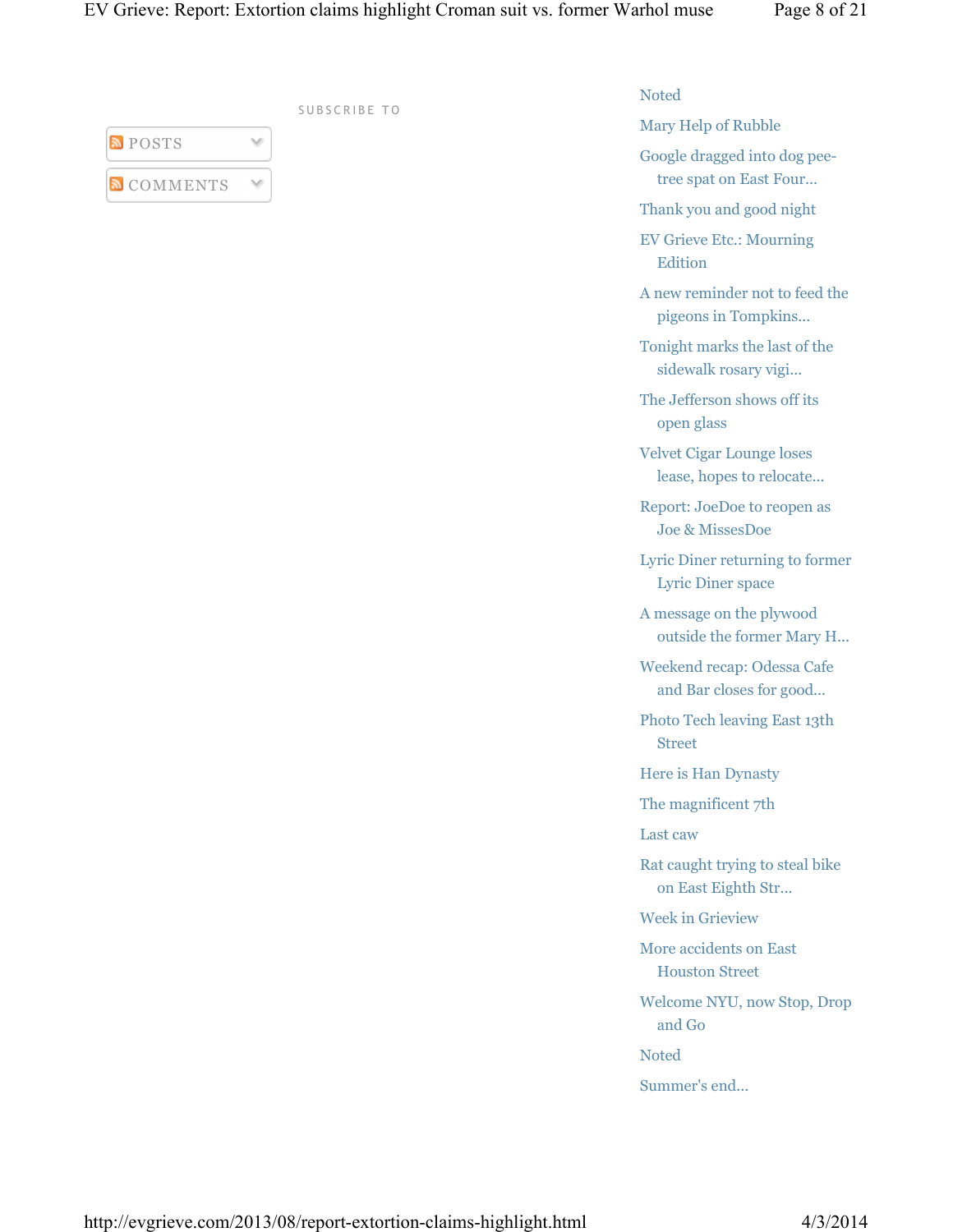Reports: 73-year-old East Village woman struck and...

[Updated] After 33 years, Odessa Cafe and Bar clos...

All that jazz

Street fair! Street fair! Street fair!

Steak and shake

EV Grieve Etc.: Mourning Edition

Clearing the way for Brick Lane Curry on Second Av...

Kita the Wonder Dog of East 10th Street supports B...

There goes the neighborhood, again (again) (again)...

CoCo Fresh Tea & Juice coming soon to St. Mark's P...

Deathwatching Nicoletta

The Charlie Parker Jazz Festival is Sunday in Tomp...

Juke Bar coming soon to Second Avenue

That 'Carrie' show

Movie night is a go in Tompkins Square Park

Today in East River alligator sightings

EV Grieve Etc.: Mourning Edition

Penny Pollak on the open mic and the big screen

Construction gear coming down from new residences ...

Last free Thursday night movie in Tompkins Square ...

Today in helpful warnings on East 11th Street

Today's sign of the apocalypse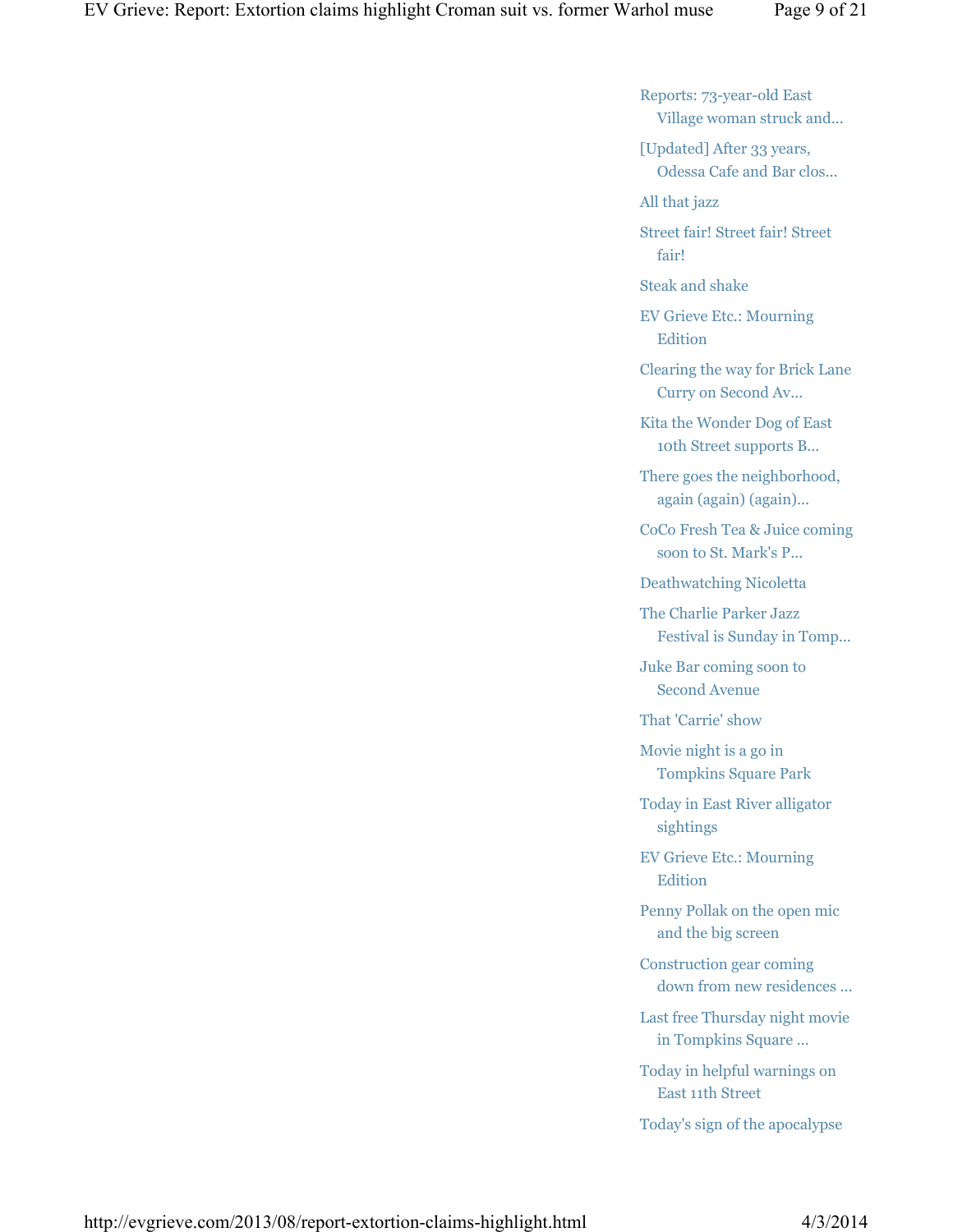Let's star in a movie!

Happy Birthday Joe Strummer

EV Grieve Etc.: Mourning Edition

Out and About in the East Village

City temporarily closes The Brownstone on East 12t...

Otto's Tacos, opening this fall on Second Avenue

Tea Drunk coming soon to East Seventh Street

Fire-damaged Mono + Mono remains closed, new roof ...

East Noodle & Izakaya has apparently closed on Sec...

Let's dance

EV Grieve Etc.: Mourning **Edition** 

The Joe Strummer mural will return

Rite Aid replaces photo department with beer, toil...

Chico's mural corner painted over on East Houston

Alder debuts its sidewalk cafe

The only post today about Citi Bikes, most likely

[Updated] The Joe Strummer mural is gone

Last sign of the cross at Mary Help of Christians

Morning sky

Gut renovation at the former 9th St. Bakery

Pride and Joy's unpaid electric bill

A good Block

Affaire has closed on Avenue B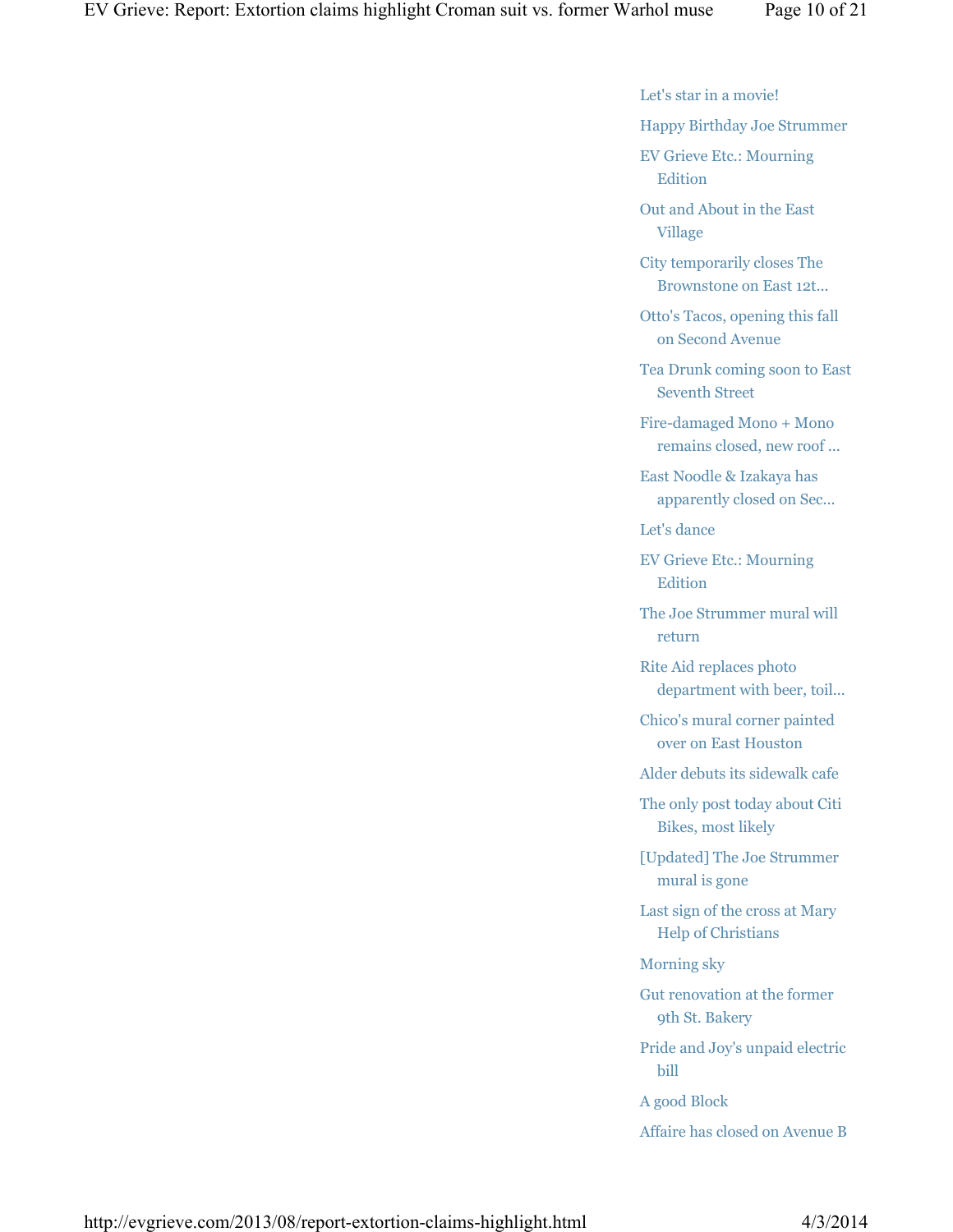Portals come and go on Avenue A

Week in Grieview

New no-frills Citi Bike docking station arrives on...

Today in photos of people dressed like Santa Claus...

Morning rush

A heartbreaking last look at the Mary Help of Chri...

Report: City taking different approach to leasing ...

Tompkins Square Park, 8:01 a.m., Aug. 17

No more corny Summer Streets headlines until next ...

Modern Love

Occupy the Empty Space's Benefit for MoRUS tonight...

No pearly gates

Remembering Merlin on Avenue A

A view of the Village View

Docking blues: Doing the 'checking-all-of-the-Citi...

Report: Injured East Village Farm and Grocery flor...

Memories from Avenue B

A 6-story condo grows at former East 7th Street pa...

Former Butter Lane Cupcakes classroom on the marke...

This story might make you feel better about life i...

Tim Hortons has apparently closed for good on East...

Tonight

EV Grieve Etc.: Mourning Edition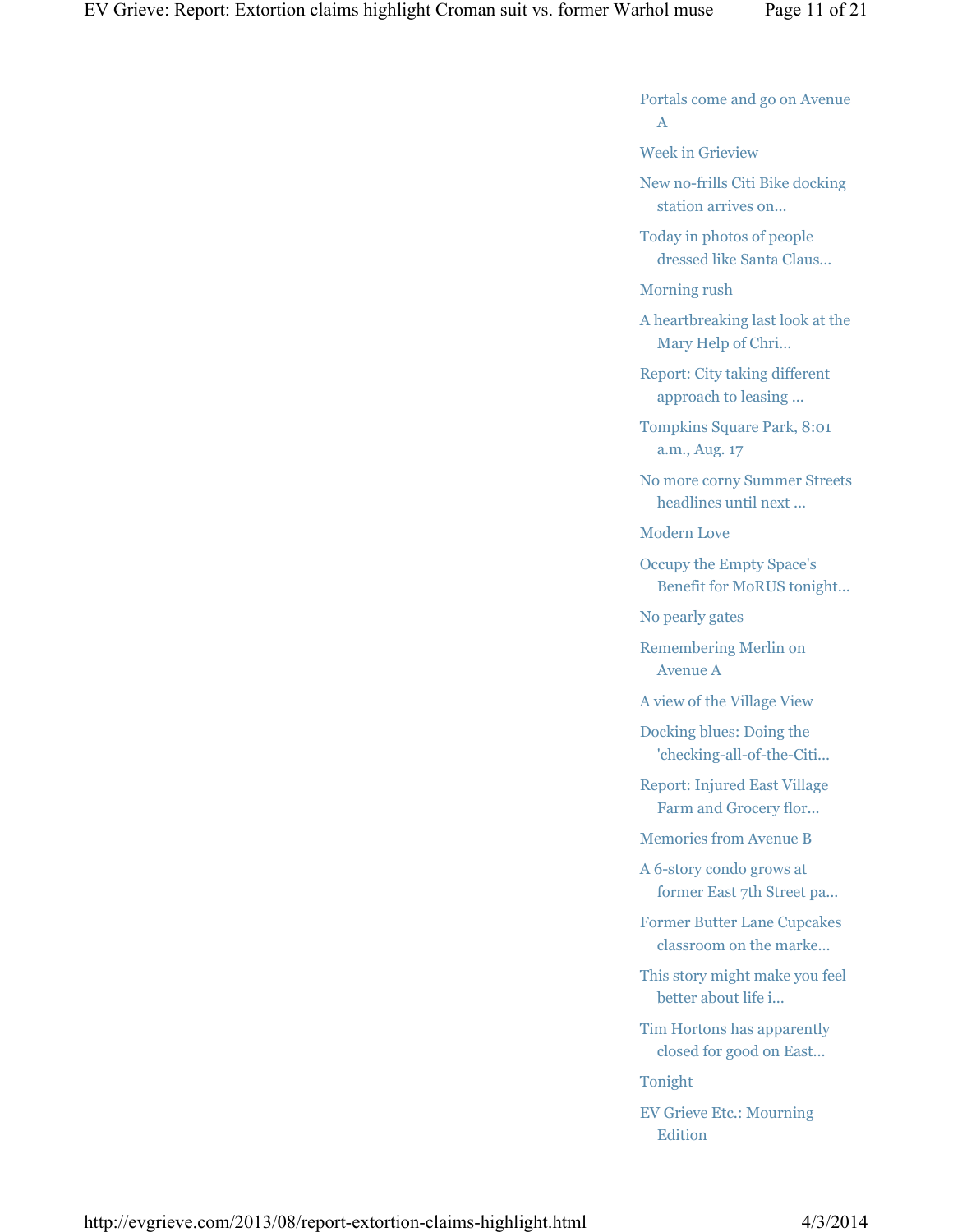#### This morning

Long-stalled East 8th Street lot coming back as 9-...

Your chance to live in the coolest building that y...

A Films in Tompkins shocker: No rain expected toni...

The Odessa Cafe and Bar remains open — for a few m...

Lyric Diner replacement closed for now on Third Av...

Skateponging in Tompkins Square Park

[Updated] Report: Man arrested for street sign bik...

'Dirty Old New York' on film

The Mary Help of Christians bell towers are coming...

Out and About in the East Village

The Portal of Movement is on the move!

Everything that you may have wanted to know about ...

First sign of 6-floor building above the plywood a...

Slider's in the works for East 11th Street

In this 1979 interview, a 'misbehaving' Patti Smit...

Pride & Joy BBQ update; and one idea for Dolly Par...

Residential, retail and an additional floor for 21...

What a 'prized position' will cost you on Second A...

[Updated] Man removes alternate side parking sign ...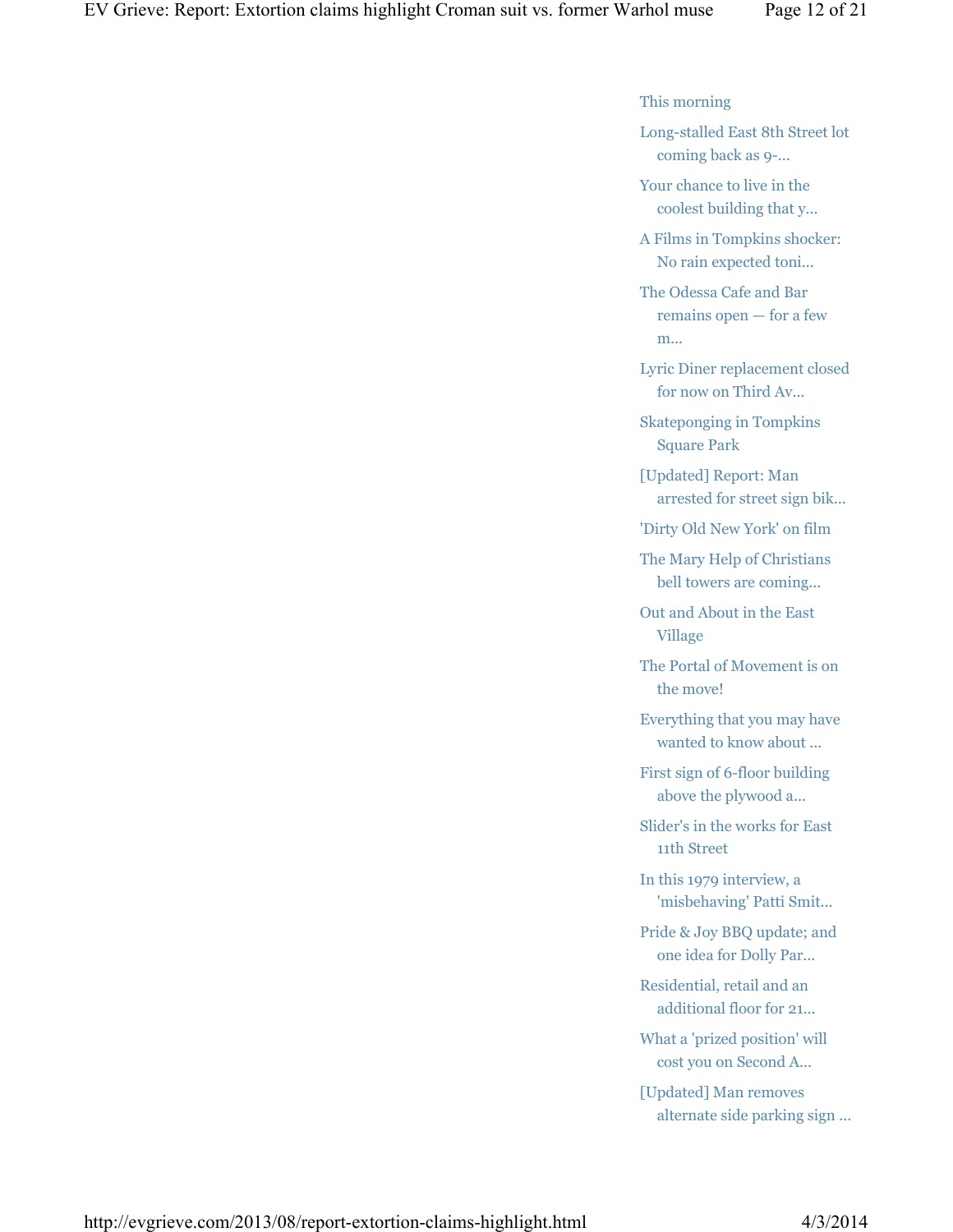Speaking of bikes and street signs...

Mary Help of Christians down to last floor

Alphabet Plaza's backside is getting bigger

Archie and Sons now open for biz

Cronut™ delivery service offers Cronuts™ for \$35 e...

Myron Mixon lawsuit puts opening of Pride and Joy ...

Watch The Birdman of the East Village

Noted

Parmys Persian Fusion coming soon to First Avenue

Are you missing your adorable cat?

Laundromat saga comes full cycle on East Second St...

Ippin is closed for renovations

Today in photos of people enjoying Tompkins Square...

Week in Grieview

Mix-n-Match

Nestor still hasn't come home

[Updated] After the limb came crashing down in Tom...

Instant request

The daily disappearance

There is a 'No 7-Eleven' rally tomorrow

The New York City Marble Cemetery is open until 5 ...

Today in photos (and video) of yarn-covered ricksh...

That temporary fence in the middle of Tompkins Squ...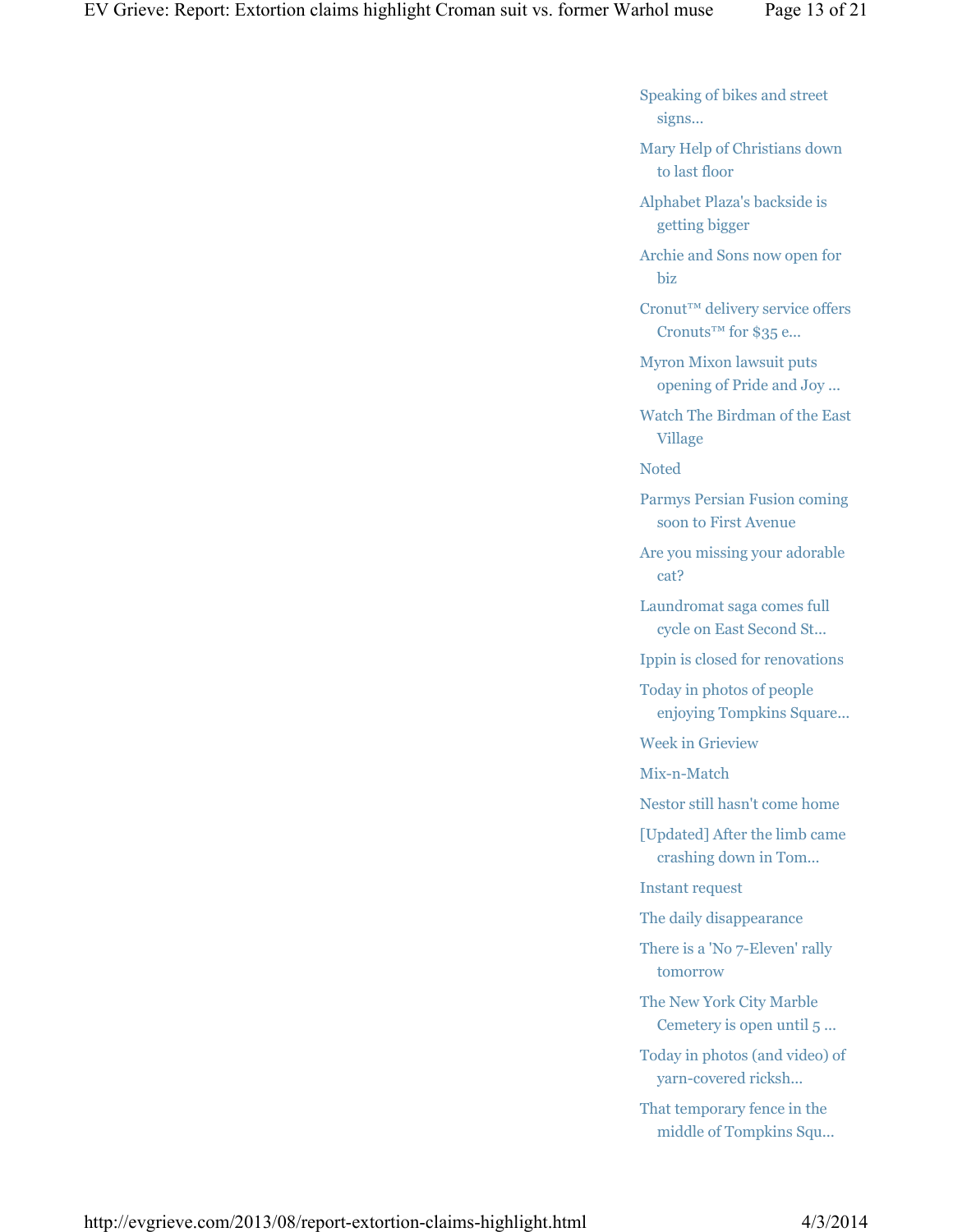SSS! SSS!

Pump up the volume

Tree down in Tompkins Square Park

Tacos Morelos now open on East Ninth Street

[Updated] 'Landlord Blues' tonight

Today in photos of unlocked, possibly abandoned Ci...

The 'senseless shocking selfdestruction' of Mary ...

Reader report: Odessa Cafe and Bar will remain ope...

Owners of I Cipressi take to the streets to find i...

And now, gas station kitty

Now, equal time, featuring Kita the Wonder Dog of ...

A mosaic for Clayton Patterson on 7th and A

Breaking: Free cake, sandwiches at Rite Aid's gran...

Noted

[Updated] Today in lines for restaurants that may ...

EV Grieve Etc.: Mourning Edition

Life is grand now at Rite Aid, maybe

Your guide to construction hell on East 11th Stree...

A final look inside the Anshei Meseritz synagogue ...

Documenting the Mosaic Trail

Noted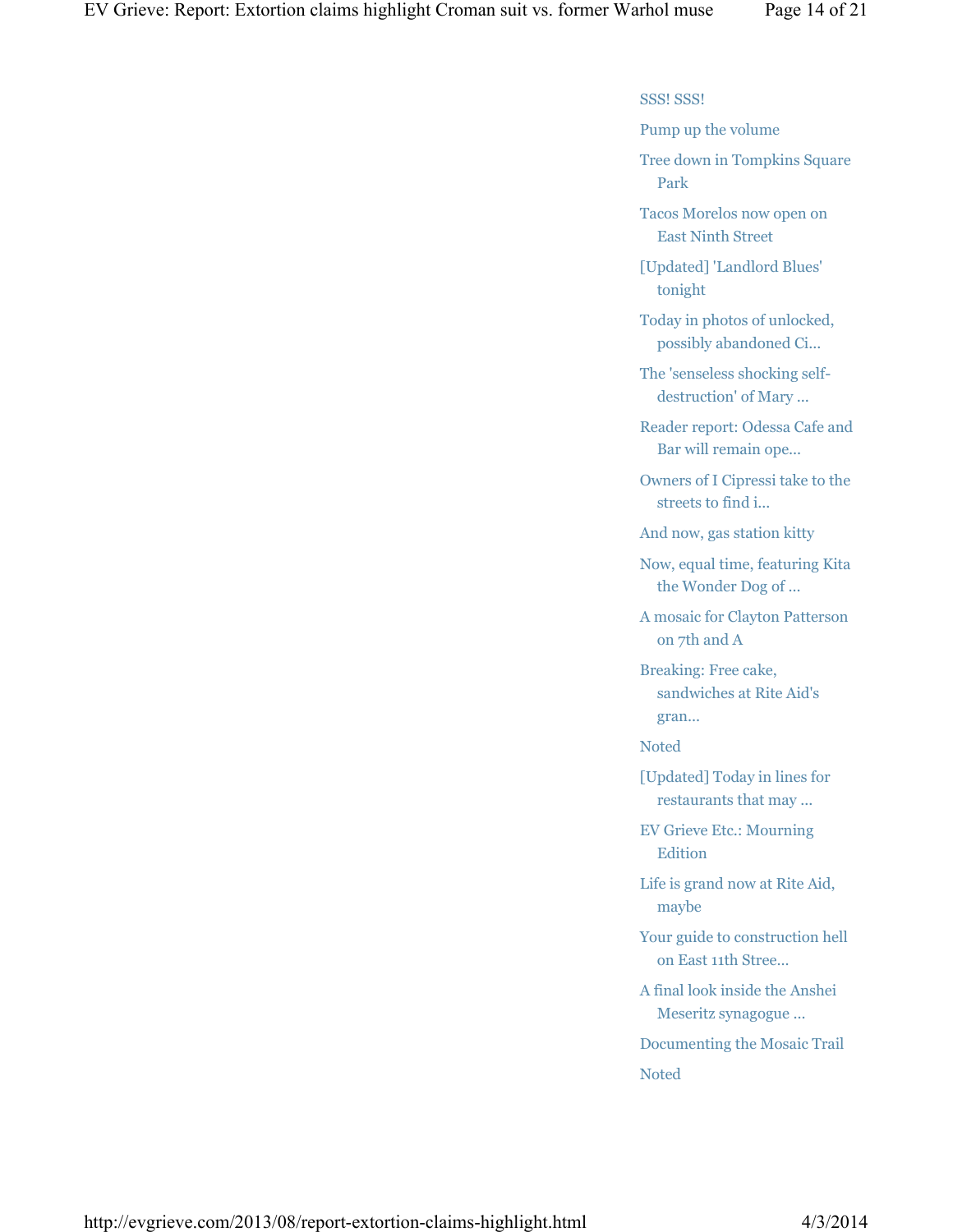CANCELED Free tonight in Tompkins Square Park: Chi...

Oh, it's pretty nice up there

Here is the CBGB movie trailer

Reward for Nestor, the missing blue puppet, upped ...

EV Grieve Etc.: Mourning Edition

Out and About in the East Village

Demolishing the 96-year-old Mary Help of Christian...

Alpha Women Attack Otto's tonight

This open, airy, East Village studio seeks \$2,600 ...

Noted

Suspicious characters at the National Night Out Ag...

A memorial for John Blanco on Avenue D

[Updated] Nestor the blue puppet is missing

Going off the Deep End starting tonight

EV Grieve Etc.: Mourning Edition

Q-and-A with Amy Nicholson, director of 'Zipper: C...

RIP John Blanco

Condo conversion picking up at former East 6th Str...

The Summer Antifolk Festival starts tonight at Sid...

When you received 'no finer service anywhere' at t...

Help for the Mosaic Man on Avenue A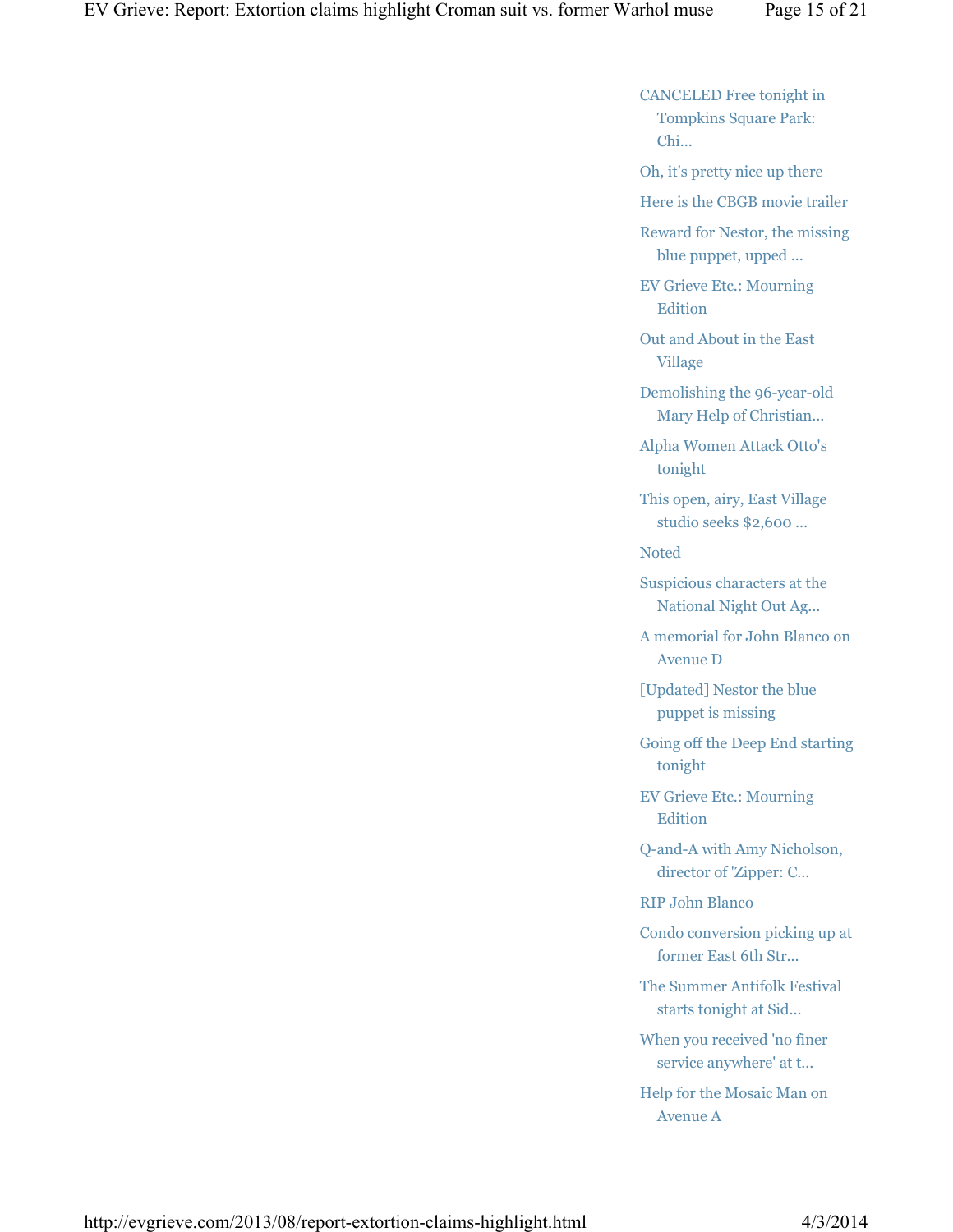That photogenic St. Mark's Place

Just after midnight in Tompkins Square Park

EV Grieve Etc.: Mourning **Edition** 

Checking in on the 13 Portals, an interactive stre...

The bell towers of Mary Help of Christians Catholi...

Anthology screening uncut version of Clayton Patte...

A look at the Bowery before it becomes 'one golden...

The Winslow Public House opening next month on Eas...

82 E. Third St. is for sale

Karl Fischer-designed apartment building taking of...

EV Grieve Eatery Etc.: Blue Ribbon Fried Chicken o...

[Updated] Week in Grieview

Flooding at the Tompkins Square Park Dog Run

EV Grieve Etc.: Mourning Edition

End of day

[Updated] Today in Tompkins Square Park

Spirit of Capt. America

[Updated] The Shadow returns

[Updated] Lula's Sweet Apothecary apparently reope...

For conversation starters, there's always a Bud Li...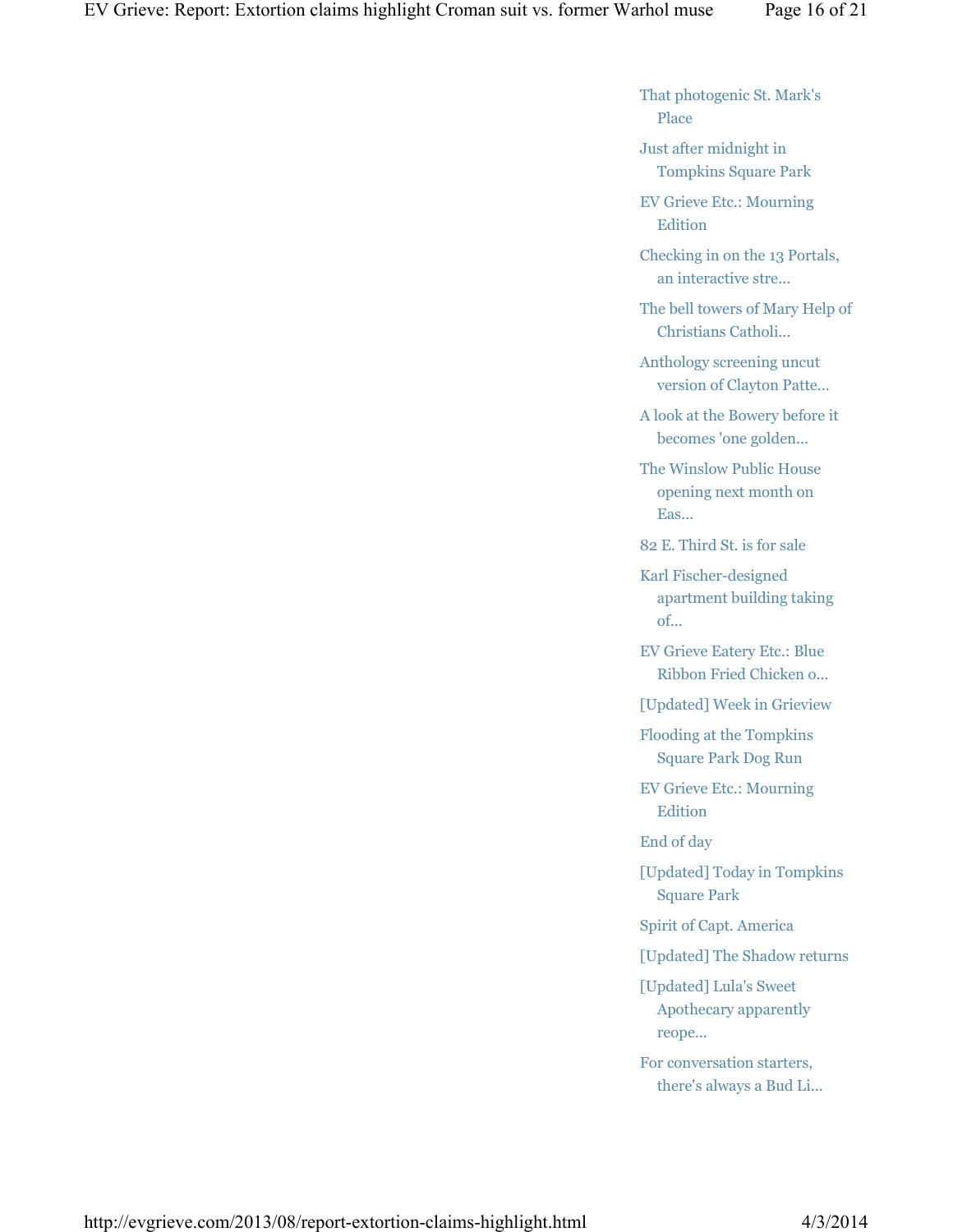Takin' it to the streets like the Doobie Brothers

Here is the CBGB movie soundtrack

Bag from the past

Noted

Rare bird

Feeling 'Blue'?

Village Fishmonger starting Monday night delivery ...

Headless stuffed animal body found in Tompkins Squ...

Checking in on the new front gate at Tompkins Squa...

The disappearing Mary Help of Christians

This weekend: 25th Annual Tompkins Square Park Rio...

Karl Fischer-designed condos seem to be a big draw...

What it costs to get away to the country on East 9...

Here comes Jillery

Report: 90-year-old Blatt Billiards leaving Broadw...

Remembering the Navy Yard Cocktail Lounge

No pool, no ping pong

'Rocky Horror Picture Show' cancelled tonight, and...

A new front gate for Tompkins Square Park

The incredible plan to build 'Space Invader-esque ...

Renovations start at future home of Mee Noodle Sho...

The Art and Music of Peter Missing on Avenue A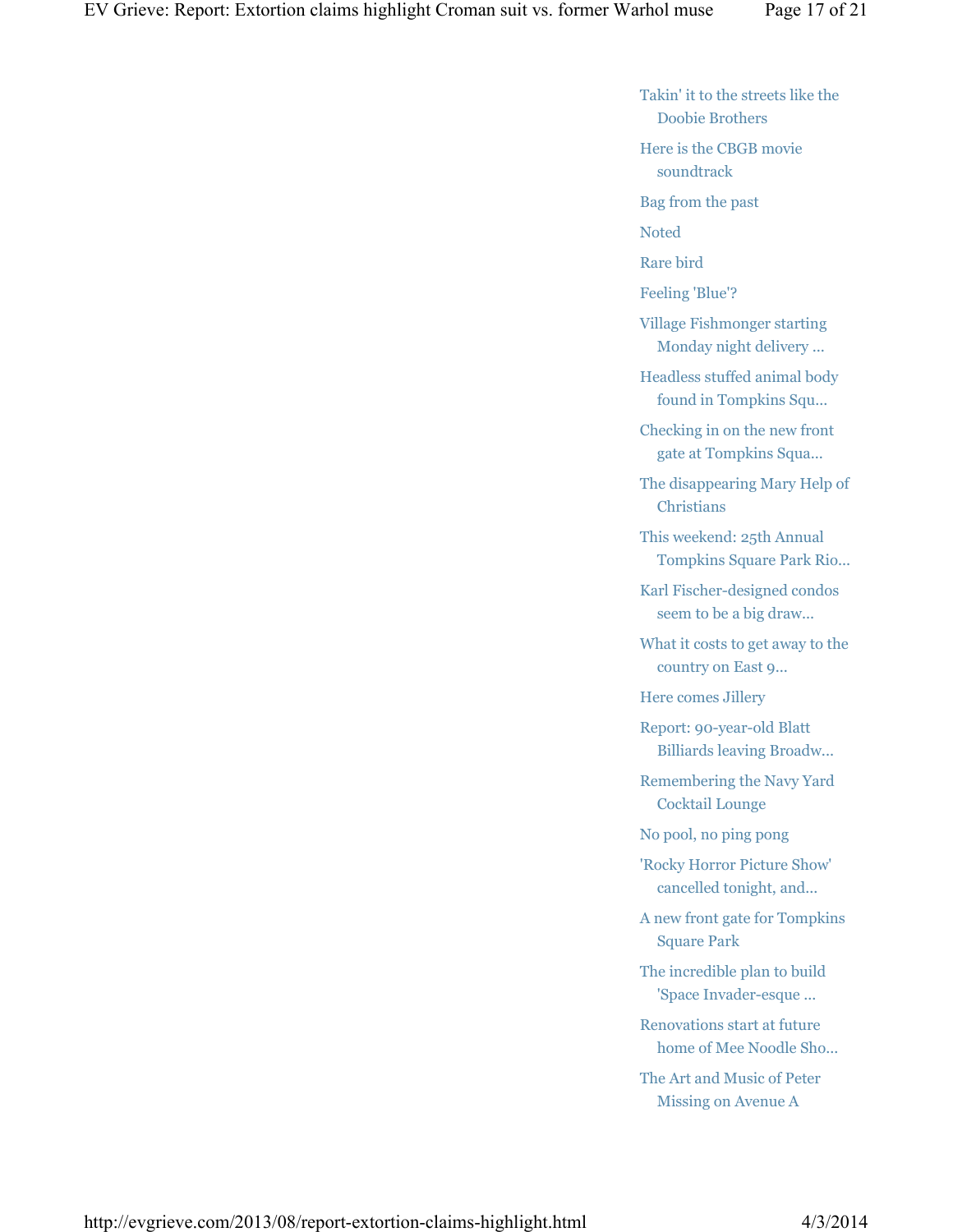[Updated] Free tonight in Tompkins Square Park: 'R...

Lantern Thai Kitchen closes on Avenue A; Bangkok-b...

Avenue A 7-Eleven expected to be completed by yest...

Of rats and parties

EV Grieve Eatery Etc.: A theater sign for Archie &...

- $\blacktriangleright$  July (274)
- $\blacktriangleright$  June (289)
- ► May (300)
- $\blacktriangleright$  April (314)
- ► March (292)
- ► February (259)
- $\blacktriangleright$  January (269)
- ► 2012 (3346)
- $\blacktriangleright$  2011 (3657)
- ► 2010 (3044)
- ► 2009 (2490)
- $\blacktriangleright$  2008 (1383)
- $\blacktriangleright$  2007(8)

## P O P U L A R P O S T S



Updated] There is a woman who has been walking around the East Village topless

NSFW if you keep scrolling In the past two weeks, multiple readers have sent us emails asking if we had seen a woman walking around the ne...



Updated] Female diner decides to go topless last night at Verso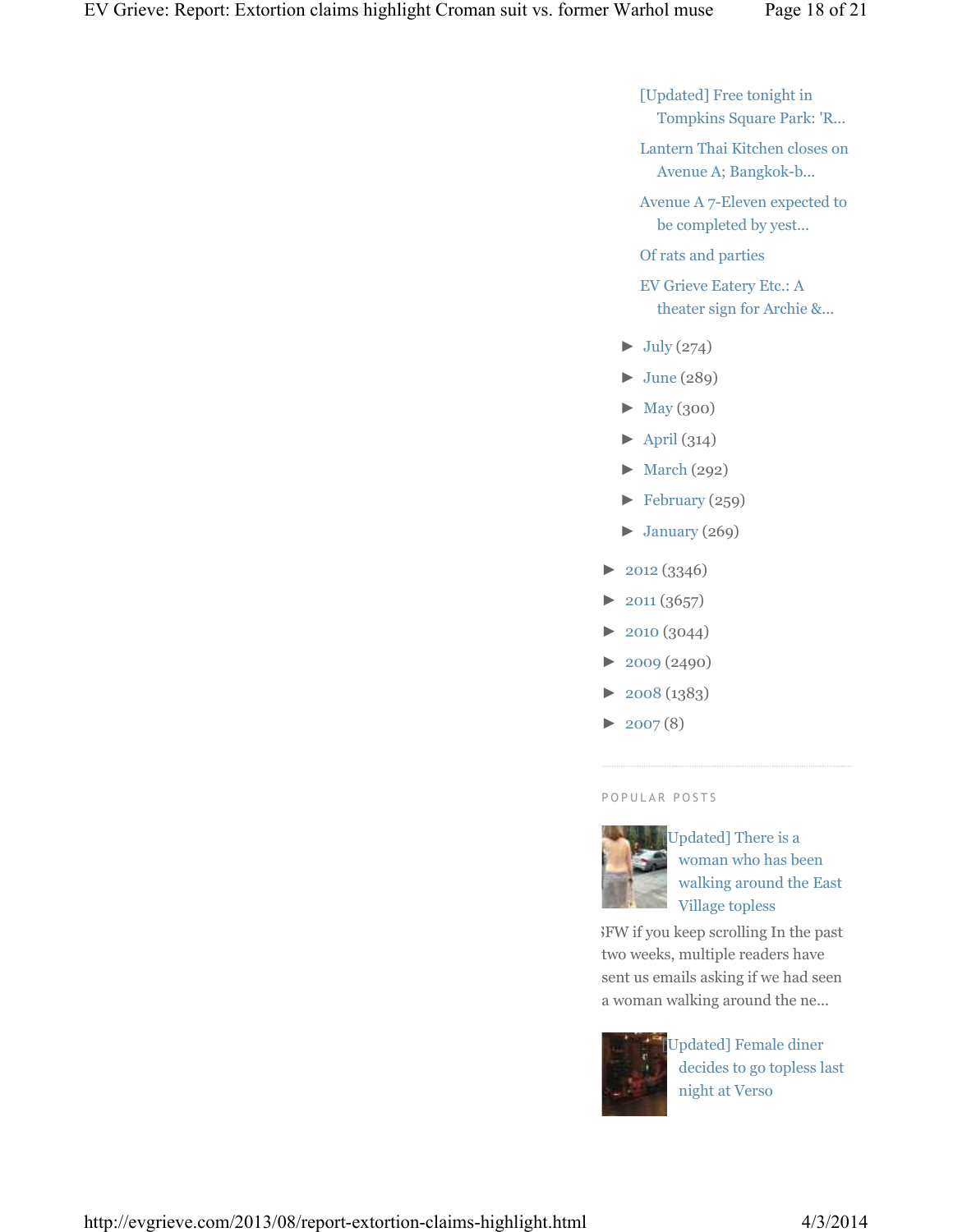story from the heatwave. At Verso last night, two diners entered the Italian bistro on Avenue C and East Eighth Street ... the female ...



## [Updated] RIP Maggie Estep

Photo from October 2013 by Marissa Molnar via

Facebook ] Word is spreading that Maggie Estep , the writer-poetperformance artist and a...



A scene from yesterday morning over on East Sixth Street, where David

Schwimmer is apparently moving into a newly created mansion ... some...



## Outrage over total demolition of historic East Sixth Street townhouse

few weeks ago, we pointed out the ongoing demolition at 331 E. Sixth St. , described in a real-estate listing this way: " this home w...



## RIP LES Jewels

Photo from 2011 by Bob Arihood ] Word is circulating in Tompkins

Square Park today that LES Jewels, a familiar figure in the neighborho...



# Updated] The Joe Strummer mural is gone [ Bobby Williams ] [ Via an EVG reader ] The iconic

Joe Strummer mural that has graced the side of Niagara on East Seventh Street and ...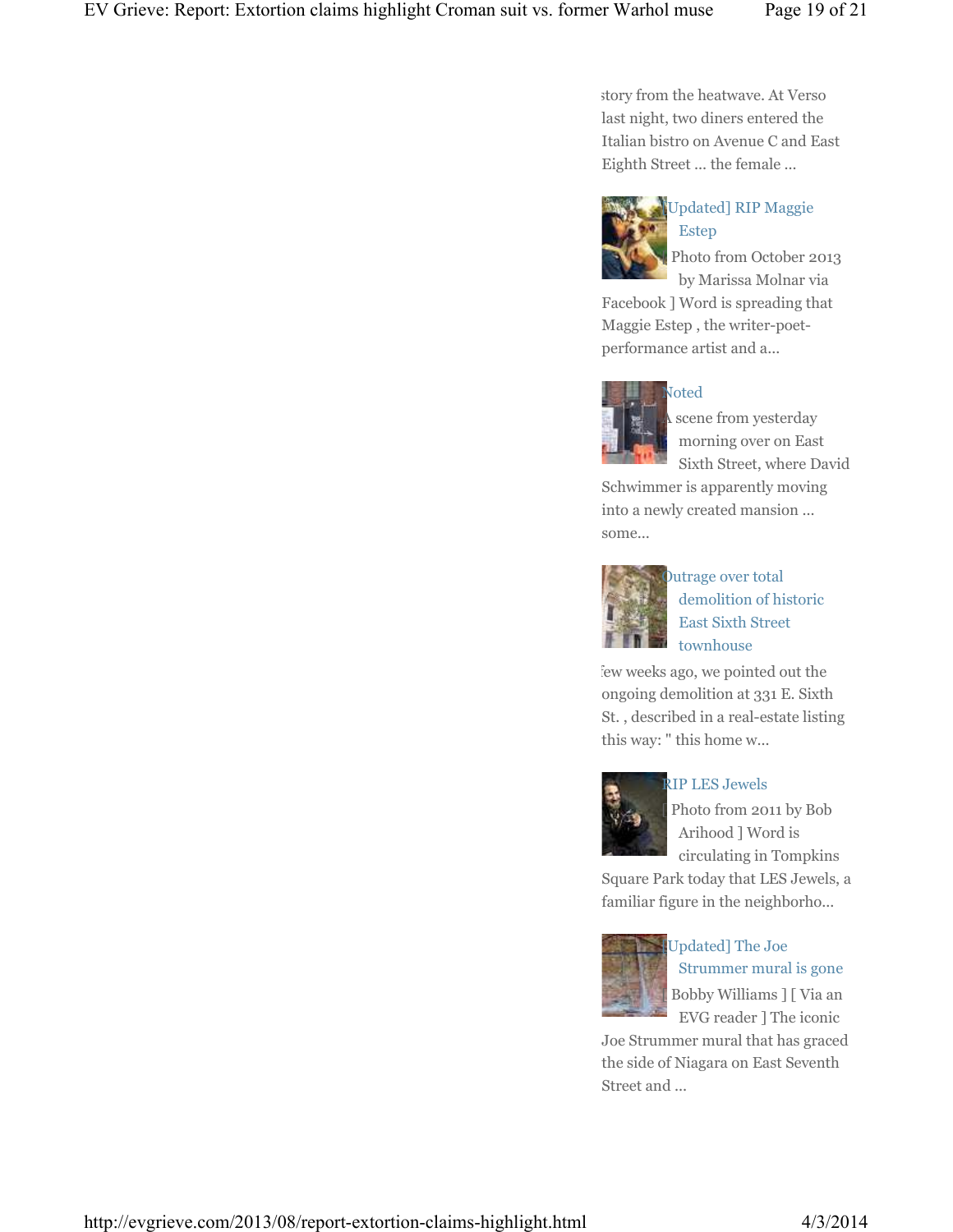

[Updated] Milady's closes for good after tomorrow night

Word is spreading on Twitter that Milady's , the well-worn neighborhood bar and restaurant on Prince Street at Thompson, closes for go...



# Updated] Reader report: 7A will close at the end of the month

Back in November, we started hearing rumors that Avenue A mainstay 7A would close in the coming months… sold to a group who planned to ope...



# Something Sweet space for rent on First Avenue

[ Photo by Blue Glass ] "Space available" signs

went up Friday at the former home of Something Sweet on First Avenue at East 11...

## EV GRIEVE ELSEWHERE

The Huffington PostGothamistGawkerGrub StreetCurbedEaterRacked*The Villager*The Real Deal*Columbia Spectator*

#### C O N T A C T I N F O

Try grieve98 at gmail dot com

#### C O N T R I B U T O R S

Atomic Blue Glass Bobby Williams Crazy Eddie Dave on 7th